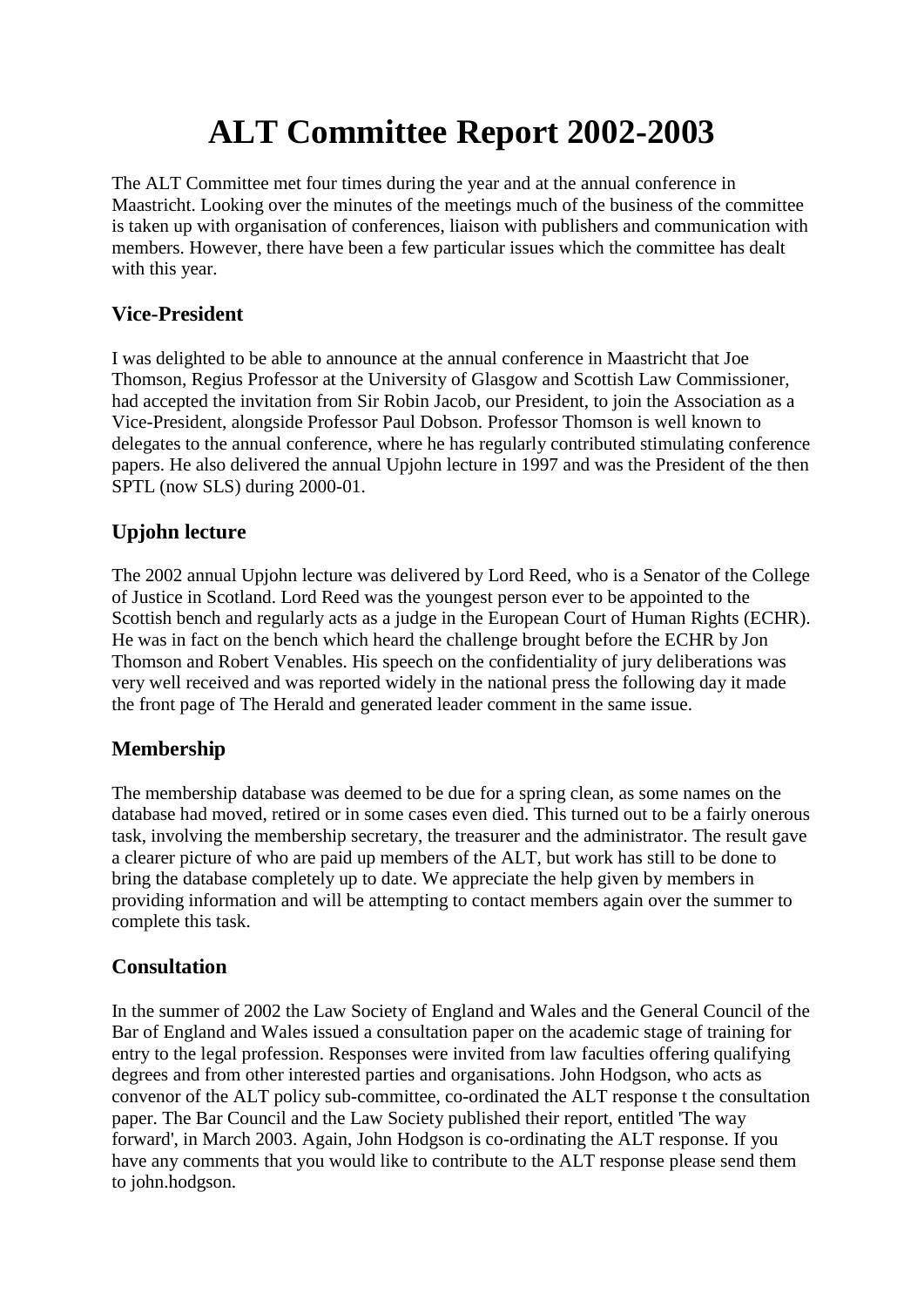More recently, other documents and proposals have been received by the ALT, including a consultation paper on the relationship between foundation degrees and the qualifying law degree (from the Bar Council and the Law Society) and a consultation exercise being carried out by the Teaching Quality Enhancement Committee on reviewing the role of Learning and Teaching Support Network (of which the UK Centre for Legal Education is part), the Institute of Learning and Teaching and the Higher Education Staff Development Agency.

## **Conferences**

The annual conference was held in the law school at the University of Maastricht in the Netherlands from 12-14 April 2003. In all, more than 40 papers were delivered and both speakers and delegates reported enjoying an exciting and vibrant event. A number of colleagues from Europe and beyond attended, as well as members from the UK, and it was a great privilege to be able to welcome many delegates who attended the annual conference for the first time.

Unfortunately, a one day conference on the role of external examiners scheduled to be run in March in conjunction with the UK Centre for Legal Education had to be postponed due to lack of numbers. This will now take place on 6 June 6 in London. This ties in with this year's annual Upjohn lecture, which also takes place on 6 June.

#### **Attendance at other events**

I have been delighted to 'wear an ALT hat' at a number of conferences which I have attended over the past year, including the SPTL/SLS conference at De Montfort University in Leicester in September 2002, the Association of American Law Schools conference n Washington DC in January 2003 and the Learning in Law Initiative (LILI) conference in Warwick, also in January 2003. One aspect of the ALT which is very exciting is the increasing international membership and involvement in the ALT, and I hope that this is something which will mature and provide a real benefit to members.

I or other members of the committee have also attended other events organised by the Society of Legal Scholars (SLS), the Law Commission and the Standing Conference on Legal Education (hosted by the Lord Chancellor's Department). It is important that the ALT fosters relationships with other organisations involved in law and its teaching, as it provides a voice for the Association's membership.

#### **Publications and communication**

The ALT continues to produce the Law Teacher, the International Journal of Legal Education, which is rightly regarded as a pre-eminent publication and our biggest asset. This significantly enhances the reputation of the ALT both in the UK and beyond, and continued thanks are due to contributors and in particular its editor Nigel Duncan.

Bulletin continues to be an informative and entertaining newsletter, and again special thanks are due to its editor, Mike Cuthbert.

The ALT website is a very useful resource which allows members and others to be kept up to date with developments and events of interest. This is hosted by the UK Centre for Legal Education, and my thanks go to Ann Priestley and Laurence Marr who look after the